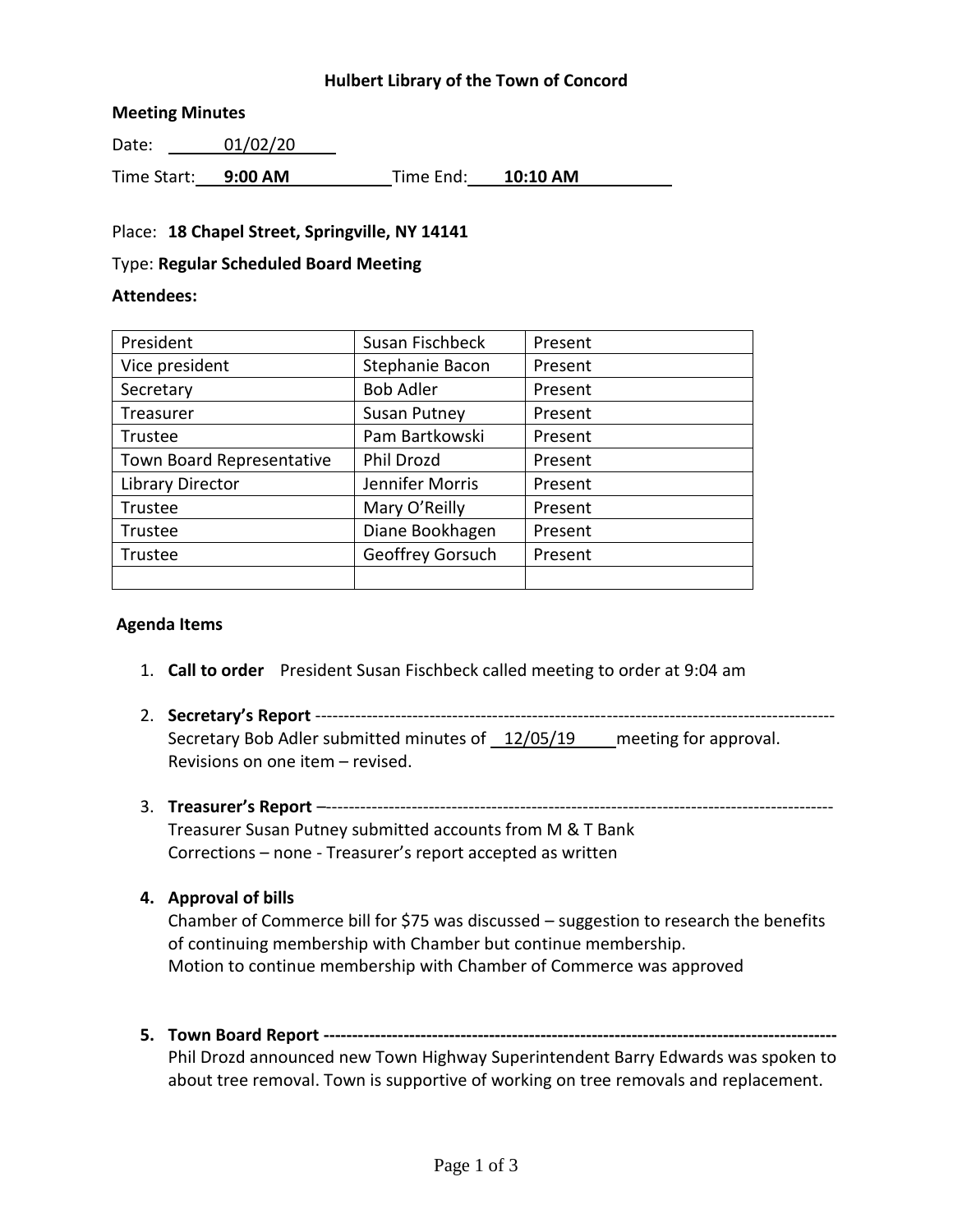Discussion around re-lamping entire building – Graybar corporation gave a estimate to replace all lights – Phil will continue to

**6. Correspondence ----------------------------------------------------------------------------------------------**

**None**

# **7. Library Director's Report**

Director's Report attached

Idea of starting a "First Friday" program starting this June, July and August with other community organizations such as the Springville Center for the Arts and others.

# **8. Old Business**

### **Policy Committee update:**

 **Standards Committee –** has met once again and will focus continuing to work to bring together a set of policies for compliance with state, local and our library's needs.

Motion was made to adopt Central Library Personnel Policies as the practices of the Hulbert Library of the Town of Concord. Approved and will be inserted in the Standards and Practices work.

January meeting will be devoted to continuing work on strategic plans and other necessary work.

### **9. New Business**

Imperial Door Contracts needs renewal – approved Our contract extension and memorandum of understanding needs hand vote of approval for February meeting.

- 10. Next meeting date and time: February 6, 2020 at 9 am
- 11. Adjournment Meeting was adjourned at 10:05 am